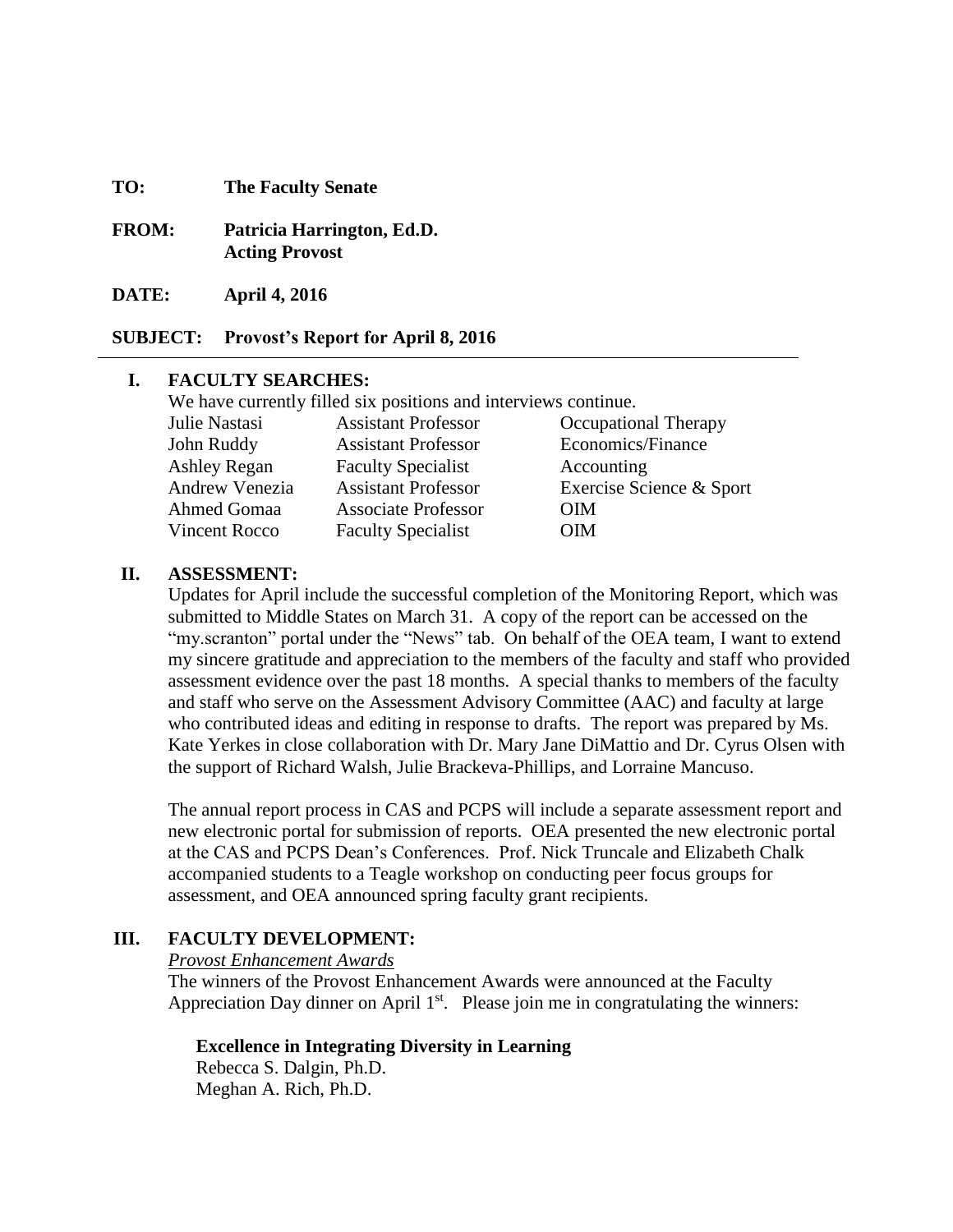# **Excellence in Scholarship of Teaching and Learning**

Robert C Giambatista, Ph.D.

# **Excellence in Scholarly Publication**

Brian Carpenter, Ph.D.

# **Excellence in Advancing Global Learning**

Ioannis N. Kallianiotis, Ph.D. Jamie H. Trnka, Ph.D.

# **Excellence in Advancing Interdisciplinary Study** Joseph E. Kraus, Ph.D.

**Excellence for University Service and Leadership** Harry R. Dammer, Ph.D. Vanessa A. Silla, Ed.D.

# **Excellence in Adapting Classic Principles of Jesuit Pedagogy into the Curriculum: The Magis Award**

Daniel P. Haggerty, Ph.D.

# *Summer Grants*

| Dr. Scott Breloff                                 | Quantifying Multi-segmented Spine Motion<br>During Various Methods of Lifting                                                                                                                       |
|---------------------------------------------------|-----------------------------------------------------------------------------------------------------------------------------------------------------------------------------------------------------|
| Dr. John Deak                                     | <b>Numerical Simulations of Heat Flow in Nano-</b><br><b>Structured Materials</b>                                                                                                                   |
| Dr. Jason Graham                                  | Mathematical Modeling of Ant Foraging Behavior                                                                                                                                                      |
| Dr. Abhijit Roy                                   | Dwarkanath Tagore as a Pioneering Entrepreneur<br>of India and his Use of the Integrated<br>Marketing Approach in Partnering with the<br>British East India Company and other<br><i>Enterprises</i> |
| Dr. Janice Voltzow                                | A Tale of Two Snails: Commensalism or "friends"<br>with benefits"?                                                                                                                                  |
| Dr. Hank Willenbrink                              | Catalan Publics, Catalan Theatricality: Salas<br><b>Alternativas and Contemporary Barcelona</b>                                                                                                     |
| Clavius Grants                                    |                                                                                                                                                                                                     |
| Dr. Jessica Nolan<br>$\bullet$<br>Dr. Meghan Rich | Race, Class and the Criminal Justice System                                                                                                                                                         |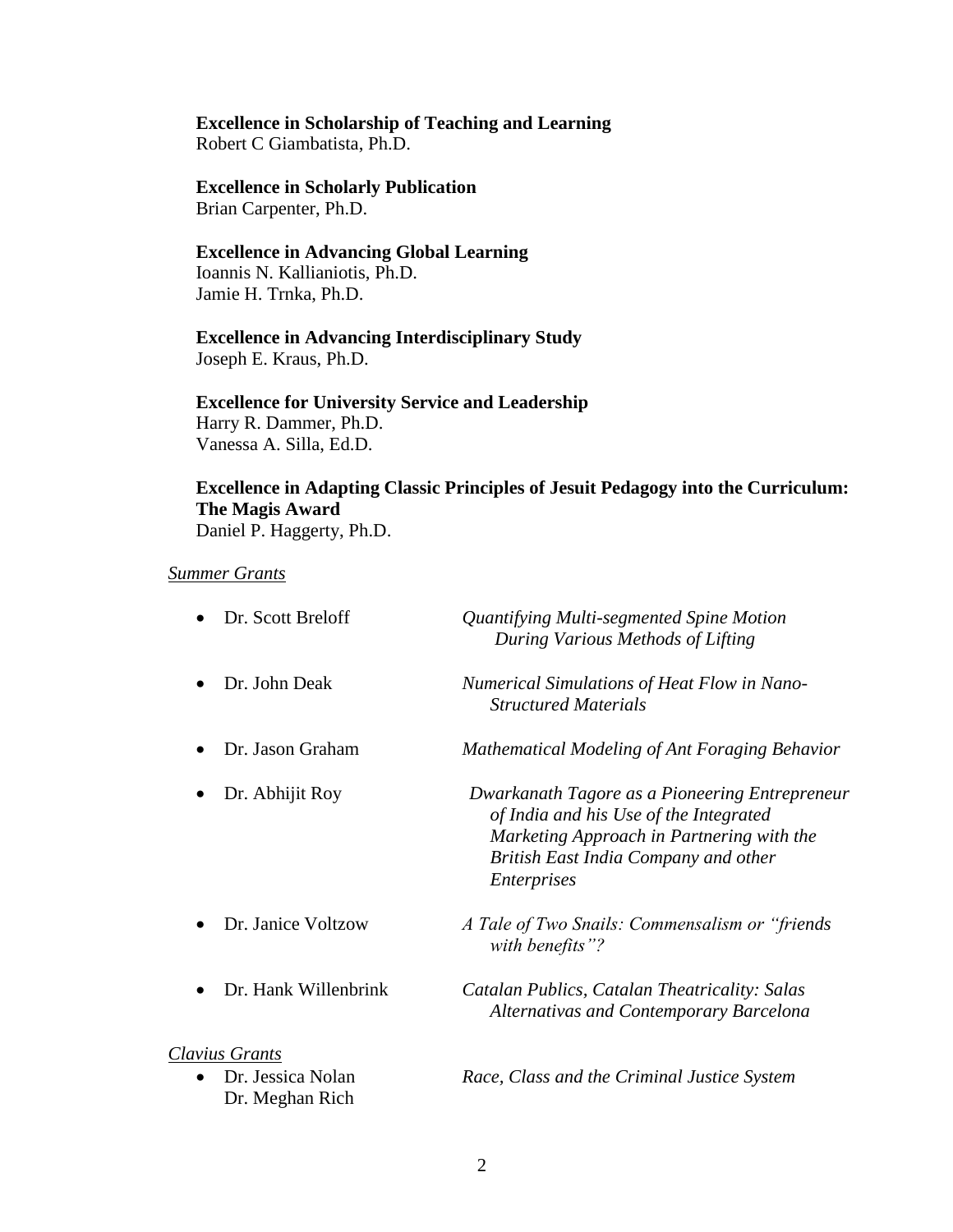Dr. Michael Jenkins Dr. Adam Pratt

 Dr. Timothy Foley *Bench to Bedside: Advances in Cancer Research and Treatment*

# **IV. INTERNATIONAL PROGRAMS and SERVICES**

The University of Scranton's Risk Assessment Group determined that student-related projects to El Salvador, Honduras and Haiti, would be suspended in summer 2016 and fall 2016. The Group has been in contact with a number of other US Jesuit Universities and has been monitoring various reports on these countries, including our insurance contractor's risk assessment notices and those from the US Department of State notices (OSAC). The decision is based on the high level of violence in these countries and the University's concern for the safety of faculty, staff and students. Faculty who were hoping to continue their projects will have an opportunity to request a meeting with the Group to discuss the matter further. Please be aware that there is movement to identify alternate sites for student-faculty courses and service projects.

# **V. RANKINGS**

*Forbes* ranked The University of Scranton among "America's Best Value Colleges," based on analysis by The Center for College Affordability and Productivity. *Forbes* ranked Scranton No. 166 in its 2016 publication that includes just 300 U.S. colleges and universities, or about 10 percent, that "provide students with the most value for the dollar."

# **VI. FULBRIGHT SCHOLARS:**

Dr. Trussler has notified me that three seniors have just heard they have won Fulbrights for next year. The recipients are:

- Veronica Sinotte, a double major in Biology and Philosophy, and in the SJLA and Honors programs, has won a Fulbright to Denmark, where she will pursue research in Biology at the University of Copenhagen.
- Ivan Simpson-Kent, a double major in Neuroscience and Philosophy, and also both SJLA and Honors, has won a Fulbright to Germany, where he will conduct research at the University of Regensburg.
- Olivia Gillespie, who is an English major, has won a Fulbright English Teaching Assistantship to Brazil.

Two more current students still are listed as National Semi-Finalists and are awaiting decisions from the host countries.

# **VII. SUSTAINABILITY**

The University of Scranton's Sustainability Committee is working hard at planning and implementing numerous events in celebration of Earth Week 2016. For more information on the events visit [http://www.scranton.edu/sustainability/earth-week.shtml.](http://www.scranton.edu/sustainability/earth-week.shtml)

**VIII. CURRICULUM APPROVALS:** New Program Date Posted

Information Technology Program 12/1/15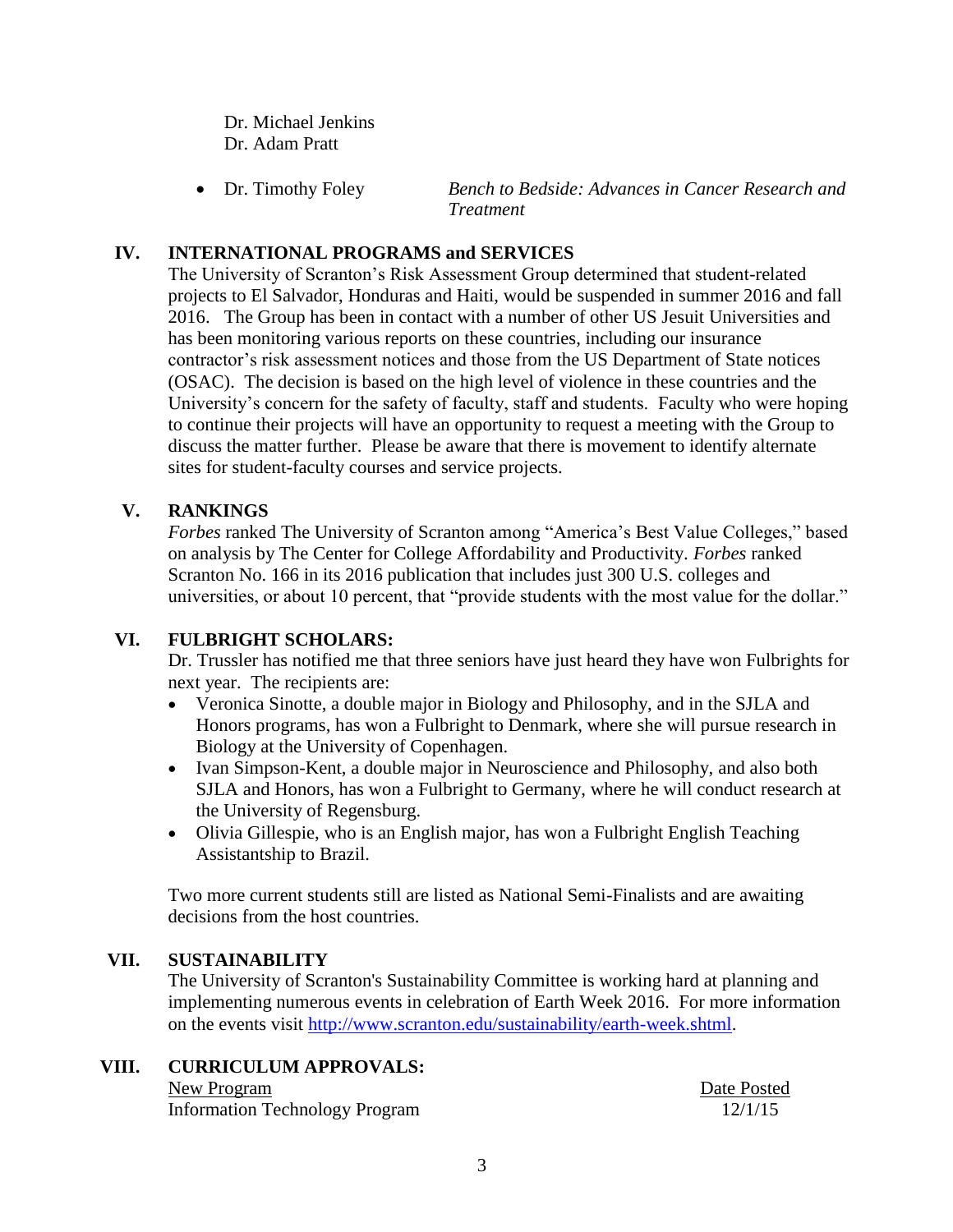| <b>Program Change</b>                                          |          |
|----------------------------------------------------------------|----------|
| <b>EXSC</b> Major                                              | 12/17/15 |
| Mathematics, BS                                                | 1/21/16  |
| Mathematics, BA                                                | 1/21/16  |
| <b>Applied Mathematics</b>                                     | 1/21/16  |
| <b>Exercise Science Clinical Track</b>                         | 1/21/16  |
| <b>Exercise Science Clinical Track</b>                         | 2/10/16  |
| Exercise Science Pre-Professional Track                        | 2/10/16  |
| <b>Exercise Science Applied Kinesiology Track</b>              | 2/15/16  |
| New Course                                                     |          |
| COUN 581: Advanced Group Supervision for Licensure             | 12/17/15 |
| IT 112: Intro to Computing & Information Technology            | 12/1/15  |
| IT 210: System Administration                                  | 12/1/15  |
| IT 241: Fundamentals of Information Management                 | 12/1/15  |
| IT 244: Integrative Programming                                | 12/1/15  |
| IT 310: System Integration and Architecture                    | 12/1/15  |
| IT 358: Information Assurance and Security                     | 12/1/15  |
| IT 384: Special Topics                                         | 12/1/15  |
| ECUI 540: Differentiation & Specially Designed Instruction     |          |
| for Students with Disabilities                                 | 2/10/16  |
| <b>Course Change</b>                                           |          |
| PHED 112, 113, 150 to EXSC                                     | 12/17/15 |
| EXSC 350: Nutrition through the Life Cycle                     | 12/17/15 |
| PHED 160, 161, 202, 205, 208                                   | 12/17/15 |
| IT 120/CMPS 202: Web Development                               | 12/1/15  |
| IT 354/CMPS 311: Computer Networks and Security                | 12/1/15  |
| IT 356/CMPS 356: Web Programming                               | 12/1/15  |
| IT 481: Information Technology Internship                      | 12/1/15  |
| IT 490/MIT 490: Information Technology Project                 | 12/1/15  |
| NURS 504: Anatomy for Nurse Anesthesia                         | 2/10/16  |
| EFND 511: Educational Tests & Measurement                      | 2/10/16  |
| EADM 546: Practicum in Supervision                             | 2/10/16  |
| <b>Course Deletion</b>                                         |          |
| NURS 503: Basic Principles of Nurse Admin. Anesthesia          | 1/21/16  |
| NURS 506: Advanced Principles of Nurse Admin. Anesthesia I     | 1/21/16  |
| NURS 508: Advanced Principles of Nurse Admin. Anesthesia II    | 1/21/16  |
| NURS 509: Advanced Principles of Nurse Admin. Anesthesia III   | 1/21/16  |
| NURS 512: Physics of Nurse Admin. Anesthesia                   | 1/21/16  |
| NURS 515: Chemistry of Nurse Admin. Anesthesia                 | 1/21/16  |
| NURS 519: Pharmacology of Nurse Admin. Anesthesia III          | 1/21/16  |
| NURS 522: Physiology and Health of Nurse Admin. Anesthesia I   | 1/21/16  |
| NURS 523: Physiology and Health of Nurse Admin. Anesthesia II  | 1/21/16  |
| NURS 524: Physiology and Health of Nurse Admin. Anesthesia III | 1/21/16  |
|                                                                |          |